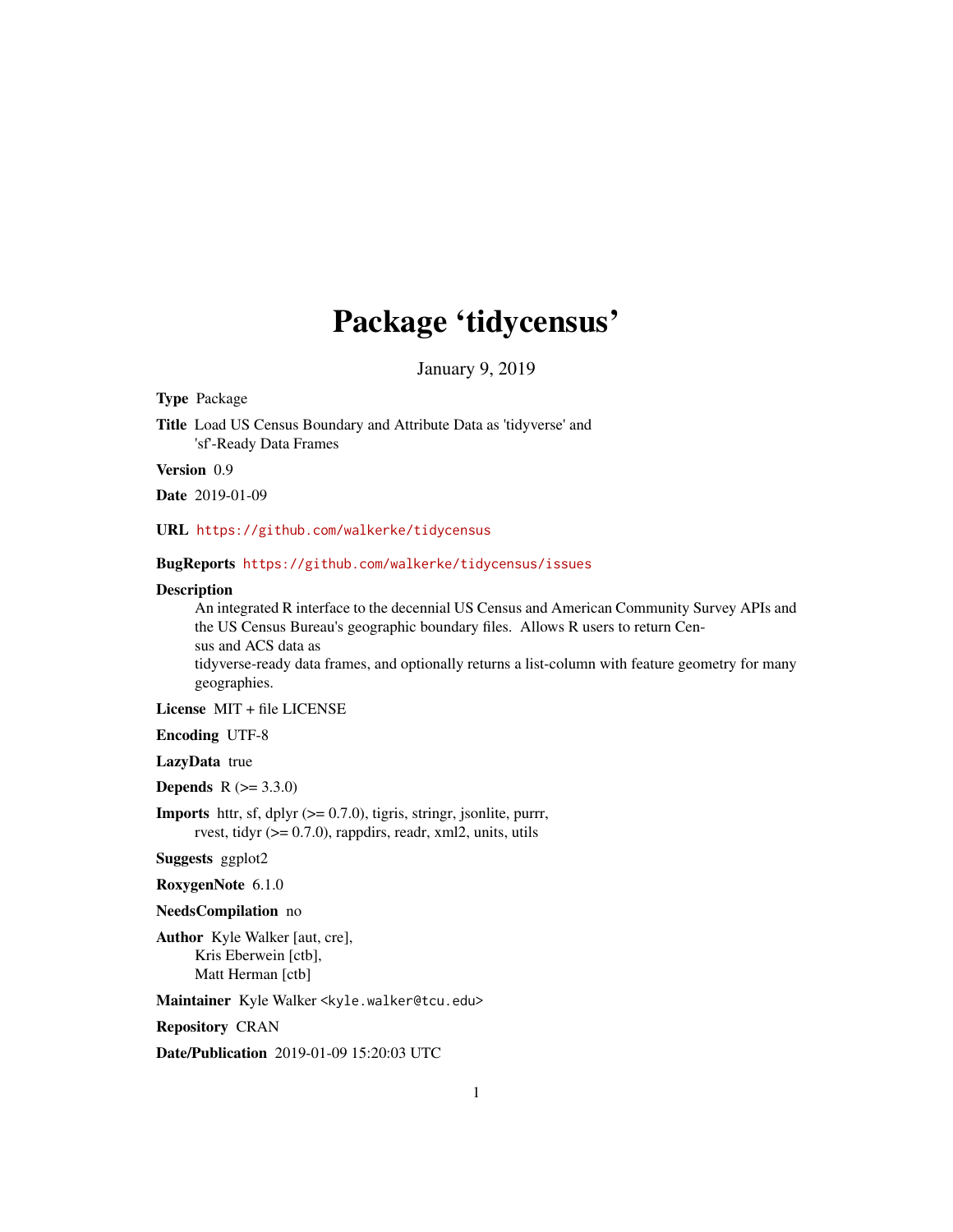# <span id="page-1-0"></span>R topics documented:

| Index | 14 |
|-------|----|
|       |    |

census\_api\_key *Install a CENSUS API Key in Your* .Renviron *File for Repeated Use*

# Description

This function will add your CENSUS API key to your .Renviron file so it can be called securely without being stored in your code. After you have installed your key, it can be called any time by typing Sys.getenv("CENSUS\_API\_KEY") and can be used in package functions by simply typing CENSUS\_API\_KEY If you do not have an .Renviron file, the function will create on for you. If you already have an .Renviron file, the function will append the key to your existing file, while making a backup of your original file for disaster recovery purposes.

#### Usage

```
census_api_key(key, overwrite = FALSE, install = FALSE)
```
# Arguments

| key       | The API key provided to you from the Census formated in quotes. A key can be<br>acquired at http://api.census.gov/data/key_signup.html |
|-----------|----------------------------------------------------------------------------------------------------------------------------------------|
| overwrite | If this is set to TRUE, it will overwrite an existing CENSUS API KEY that you<br>already have in your . Renviron file.                 |
| install   | if TRUE, will install the key in your . Renviron file for use in future sessions.<br>Defaults to FALSE.                                |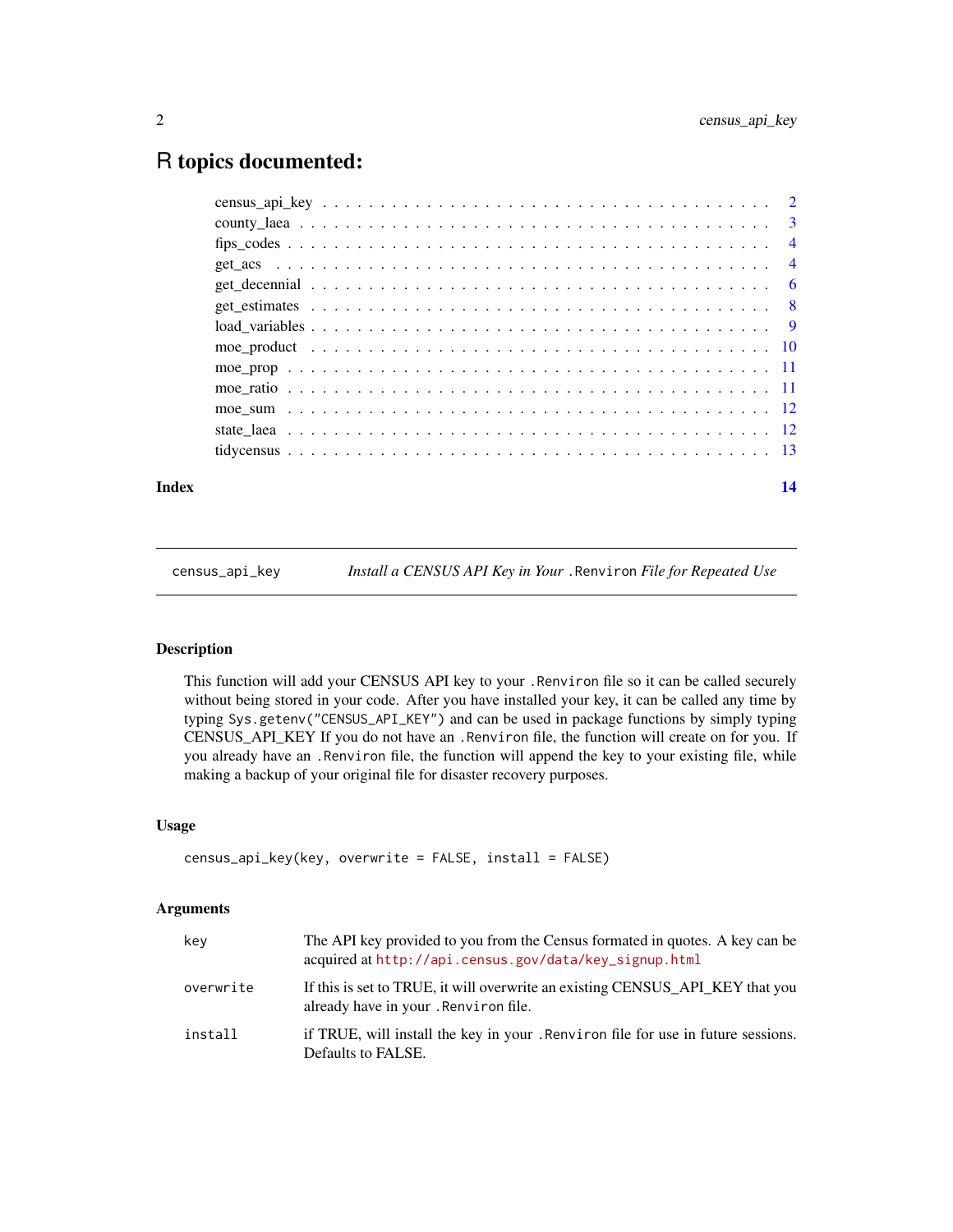# <span id="page-2-0"></span>county\_laea 3

### Examples

```
## Not run:
census_api_key("111111abc", install = TRUE)
# First time, reload your environment so you can use the key without restarting R.
readRenviron("~/.Renviron")
# You can check it with:
Sys.getenv("CENSUS_API_KEY")
## End(Not run)
## Not run:
# If you need to overwrite an existing key:
census_api_key("111111abc", overwrite = TRUE, install = TRUE)
# First time, relead your environment so you can use the key without restarting R.
readRenviron("~/.Renviron")
# You can check it with:
Sys.getenv("CENSUS_API_KEY")
## End(Not run)
```
county\_laea *County geometry with Alaska and Hawaii shifted and re-scaled*

# Description

Built-in dataset for use with shift\_geo = TRUE Dataset of US counties with Alaska and Hawaii shifted and re-scaled

### Usage

data(county\_laea)

data(county\_laea)

# Format

An object of class sf (inherits from data.frame) with 3143 rows and 2 columns.

# Details

Dataset with county geometry for use when shifting Alaska and Hawaii

Built-in dataset for use with the shift\_geo parameter, with the continental United States in a Lambert azimuthal equal area projection and Alaska and Hawaii counties and Census areas shifted and re-scaled. The data were originally obtained from the albersusa R package ([https://github.com/](https://github.com/hrbrmstr/albersusa) [hrbrmstr/albersusa](https://github.com/hrbrmstr/albersusa)).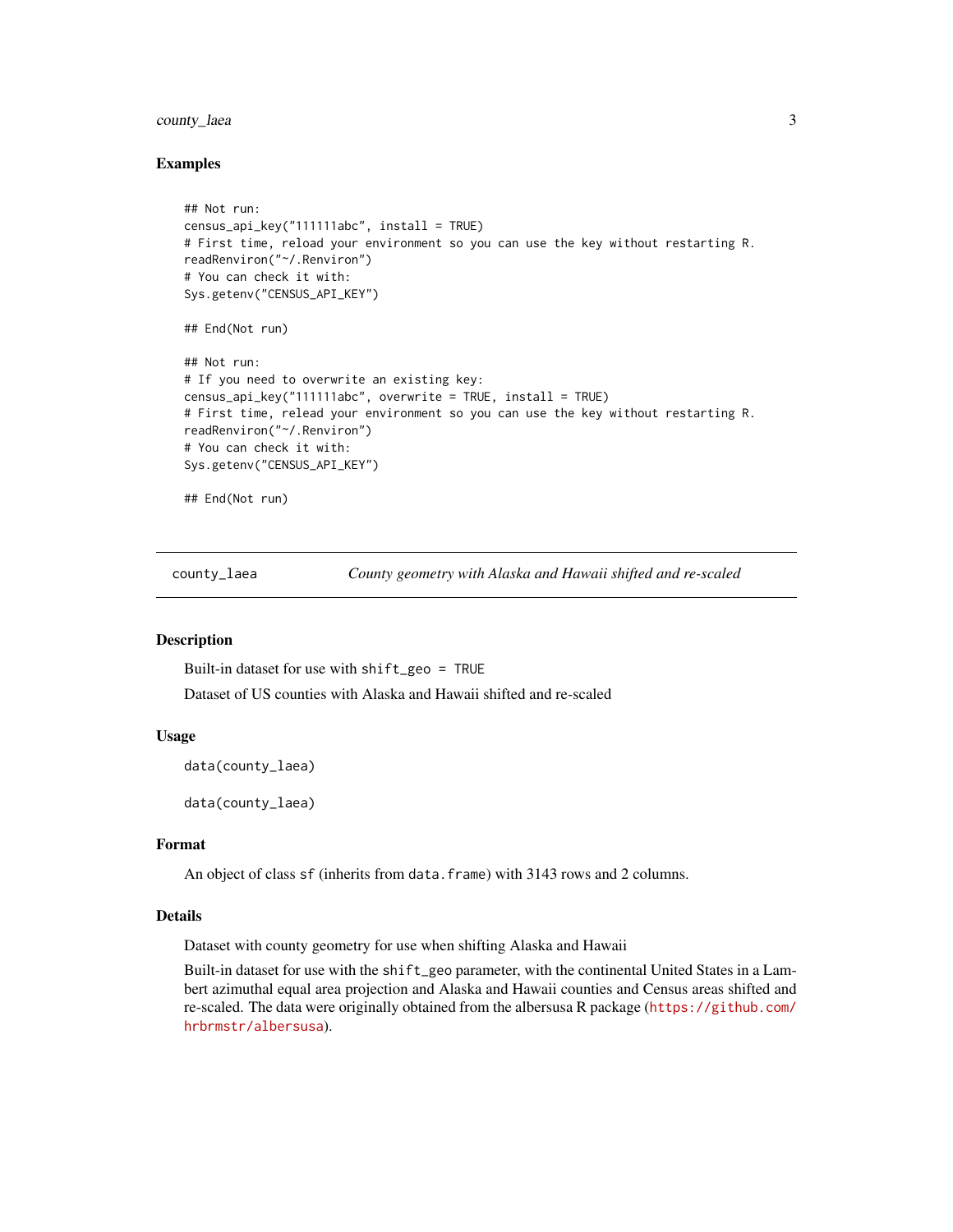# Description

Built-in dataset for smart state and county lookup. To access the data directly, issue the command data(fips\_codes).

- county: County name, title-case
- county\_code: County code. (3-digit, 0-padded, character)
- state: Upper-case abbreviation of state
- state\_code: State FIPS code (2-digit, 0-padded, character)
- state\_name: Title-case name of state

# Usage

data(fips\_codes)

# Format

An object of class data. frame with 3237 rows and 5 columns.

# Details

Dataset with FIPS codes for US states and counties

Built-in dataset for use with the lookup\_code function. To access the data directly, issue the command data(fips\_codes).

get\_acs *Obtain data and feature geometry for the five-year American Community Survey*

#### **Description**

Obtain data and feature geometry for the five-year American Community Survey

### Usage

```
get_acs(geography, variables = NULL, table = NULL,
  cache_table = FALSE, year = 2017, endyear = NULL,output = "tidy", state = NULL, county = NULL, geometry = FALSE,
  keep_geo_vars = FALSE, shift_geo = FALSE, summary_var = NULL,
  key = NULL, \text{moe\_level} = 90, \text{ survey} = "acss", ...
```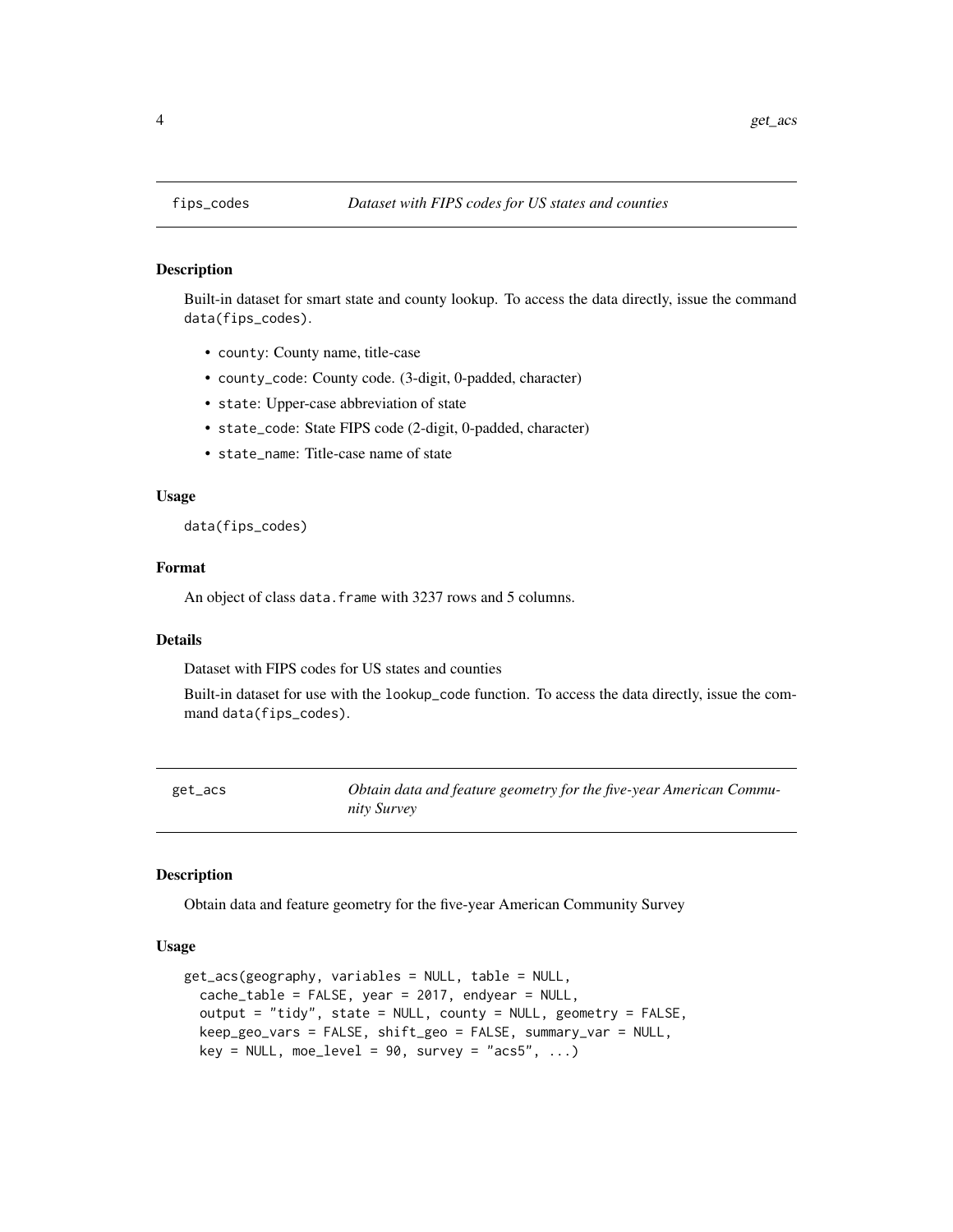#### get\_acs 5

# Arguments

| geography     | The geography of your data.                                                                                                                                                                                                                                     |
|---------------|-----------------------------------------------------------------------------------------------------------------------------------------------------------------------------------------------------------------------------------------------------------------|
| variables     | Character string or vector of character strings of variable IDs. tidycensus auto-<br>matically returns the estimate and the margin of error associated with the vari-<br>able.                                                                                  |
| table         | The ACS table for which you would like to request all variables. Uses lookup<br>tables to identify the variables; performs faster when variable table already exists<br>through load_variables(cache = TRUE).                                                   |
| cache_table   | Whether or not to cache table names for faster future access. Defaults to FALSE;<br>if TRUE, only needs to be called once per dataset. If variables dataset is already<br>cached via the load_variables function, this can be bypassed.                         |
| year          | The year, or endyear, of the ACS sample. 2010 through 2016 are available.<br>Defaults to 2016.                                                                                                                                                                  |
| endyear       | Deprecated and will be removed in a future release.                                                                                                                                                                                                             |
| output        | One of "tidy" (the default) in which each row represents an enumeration unit-<br>variable combination, or "wide" in which each row represents an enumeration<br>unit and the variables are in the columns.                                                      |
| state         | An optional vector of states for which you are requesting data. State names,<br>postal codes, and FIPS codes are accepted. Defaults to NULL.                                                                                                                    |
| county        | The county for which you are requesting data. County names and FIPS codes<br>are accepted. Must be combined with a value supplied to 'state'. Defaults to<br>NULL.                                                                                              |
| geometry      | if FALSE (the default), return a regular tibble of ACS data. if TRUE, uses<br>the tigris package to return an sf tibble with simple feature geometry in the<br>'geometry' column. state, county, tract, block group, block, and ZCTA geometry<br>are supported. |
| keep_geo_vars | if TRUE, keeps all the variables from the Census shapefile obtained by tigris.<br>Defaults to FALSE.                                                                                                                                                            |
| shift_geo     | if TRUE, returns geometry with Alaska and Hawaii shifted for thematic map-<br>ping of the entire US. Geometry was originally obtained from the albersusa R<br>package.                                                                                          |
| summary_var   | Character string of a "summary variable" from the ACS to be included in your<br>output. Usually a variable (e.g. total population) that you'll want to use as a<br>denominator or comparison.                                                                   |
| key           | Your Census API key. Obtain one at http://api.census.gov/data/key_<br>signup.html                                                                                                                                                                               |
| moe_level     | The confidence level of the returned margin of error. One of 90 (the default), 95,<br>or 99.                                                                                                                                                                    |
| survey        | The ACS contains one-year, three-year, and five-year surveys expressed as "acs1",<br>"acs3", and "acs5". The default selection is "acs5."                                                                                                                       |
| $\cdots$      | Other keyword arguments                                                                                                                                                                                                                                         |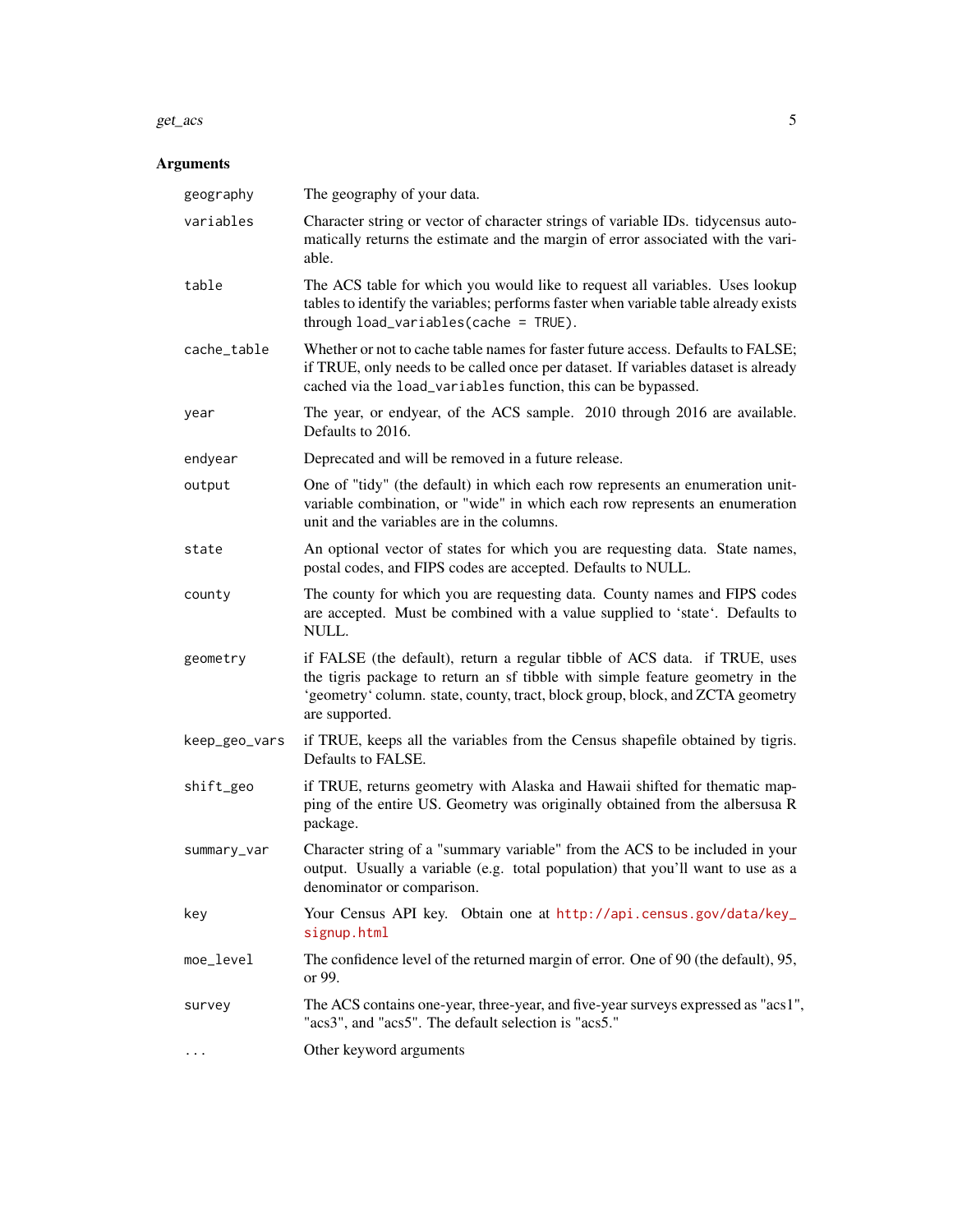#### <span id="page-5-0"></span>Value

A tibble or sf tibble of ACS data

# Examples

```
## Not run:
library(tidycensus)
library(tidyverse)
library(viridis)
census_api_key("YOUR KEY GOES HERE")
tarr <- get_acs(geography = "tract", variables = "B19013_001",
                state = "TX", county = "Tarrant", geometry = TRUE)
ggplot(tarr, aes(fill = estimate, color = estimate)) +geom_sf() +
  coord_sf(crs = 26914) +
  scale_fill_viridis(option = "magma") +
  scale_color_viridis(options = "magma")
vt <- get_acs(geography = "county", variables = "B19013_001", state = "VT")
vt %>%
mutate(NAME = gsub(" County, Vermont", "", NAME)) %>%
 ggplot(aes(x = estimate, y = reorder(NAME, estimate))) +geom_errorbarh(aes(xmin = estimate - moe, xmax = estimate + moe)) +
  geom\_point(color = "red", size = 3) +labs(title = "Household income by county in Vermont",
       subtitle = "2012-2016 American Community Survey",
       y = ".
       x = "ACS estimate (bars represent margin of error)")
```
## End(Not run)

get\_decennial *Obtain data and feature geometry for the decennial Census*

#### **Description**

Obtain data and feature geometry for the decennial Census

# Usage

```
get_decennial(geography, variables = NULL, table = NULL,
  cache_table = FALSE, year = 2010, sumfile = "sf1", state = NULL,
  county = NULL, geometry = FALSE, output = "tidy",
 keep_geo_vars = FALSE, shift_geo = FALSE, summary_var = NULL,
  key = NULL, ...)
```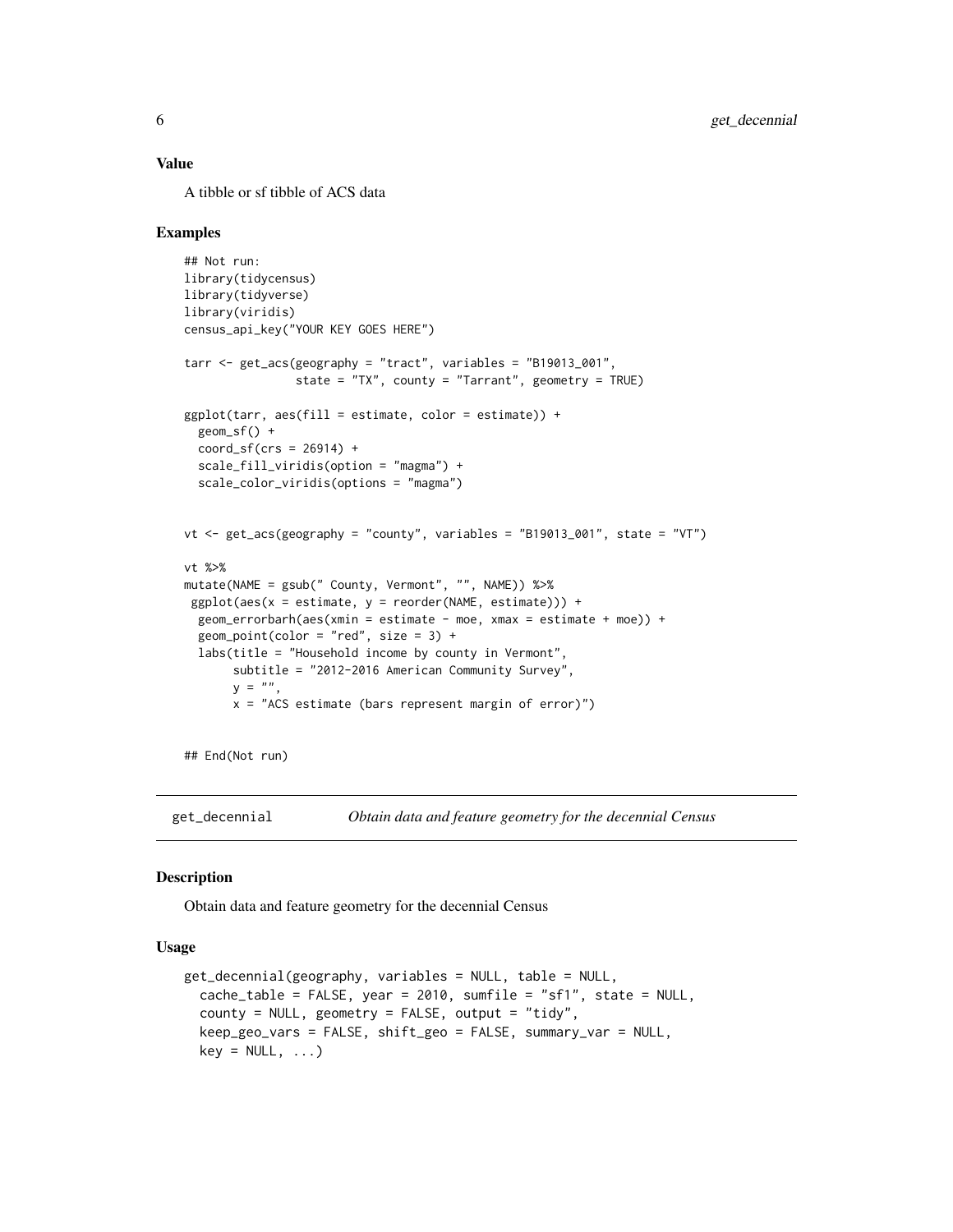# get\_decennial 7

# Arguments

| The geography of your data.                                                                                                                                                                                                                                                                                              |
|--------------------------------------------------------------------------------------------------------------------------------------------------------------------------------------------------------------------------------------------------------------------------------------------------------------------------|
| Character string or vector of character strings of variable IDs.                                                                                                                                                                                                                                                         |
| The Census table for which you would like to request all variables. Uses lookup<br>tables to identify the variables; performs faster when variable table already exists<br>through load_variables(cache = TRUE).                                                                                                         |
| Whether or not to cache table names for faster future access. Defaults to FALSE;<br>if TRUE, only needs to be called once per dataset. If variables dataset is already<br>cached via the load_variables function, this can be bypassed.                                                                                  |
| The year for which you are requesting data. 1990, 2000, and 2010 are available.                                                                                                                                                                                                                                          |
| The Census summary file. Defaults to sf1; the function will look in sf3 if it<br>cannot find a variable in sf1.                                                                                                                                                                                                          |
| The state for which you are requesting data. State names, postal codes, and FIPS<br>codes are accepted. Defaults to NULL.                                                                                                                                                                                                |
| The county for which you are requesting data. County names and FIPS codes<br>are accepted. Must be combined with a value supplied to 'state'. Defaults to<br>NULL.                                                                                                                                                       |
| if FALSE (the default), return a regular tibble of ACS data. if TRUE, uses<br>the tigris package to return an sf tibble with simple feature geometry in the<br>'geometry' column. state, county, tract, and block group are supported for 1990<br>through 2010; block and ZCTA geometry are supported for 2000 and 2010. |
| One of "tidy" (the default) in which each row represents an enumeration unit-<br>variable combination, or "wide" in which each row represents an enumeration<br>unit and the variables are in the columns.                                                                                                               |
| if TRUE, keeps all the variables from the Census shapefile obtained by tigris.<br>Defaults to FALSE.                                                                                                                                                                                                                     |
| if TRUE, returns geometry with Alaska and Hawaii shifted for thematic map-<br>ping of the entire US. Geometry was originally obtained from the albersusa R<br>package.                                                                                                                                                   |
| Character string of a "summary variable" from the decennial Census to be in-<br>cluded in your output. Usually a variable (e.g. total population) that you'll want<br>to use as a denominator or comparison.                                                                                                             |
| Your Census API key. Obtain one at http://api.census.gov/data/key_<br>signup.html                                                                                                                                                                                                                                        |
| Other keyword arguments                                                                                                                                                                                                                                                                                                  |
|                                                                                                                                                                                                                                                                                                                          |

# Value

a tibble or sf tibble of decennial Census data

# Examples

| ## Not run: |                                                         |  |  |  |
|-------------|---------------------------------------------------------|--|--|--|
|             | # Plot of race/ethnicity by county in Illinois for 2010 |  |  |  |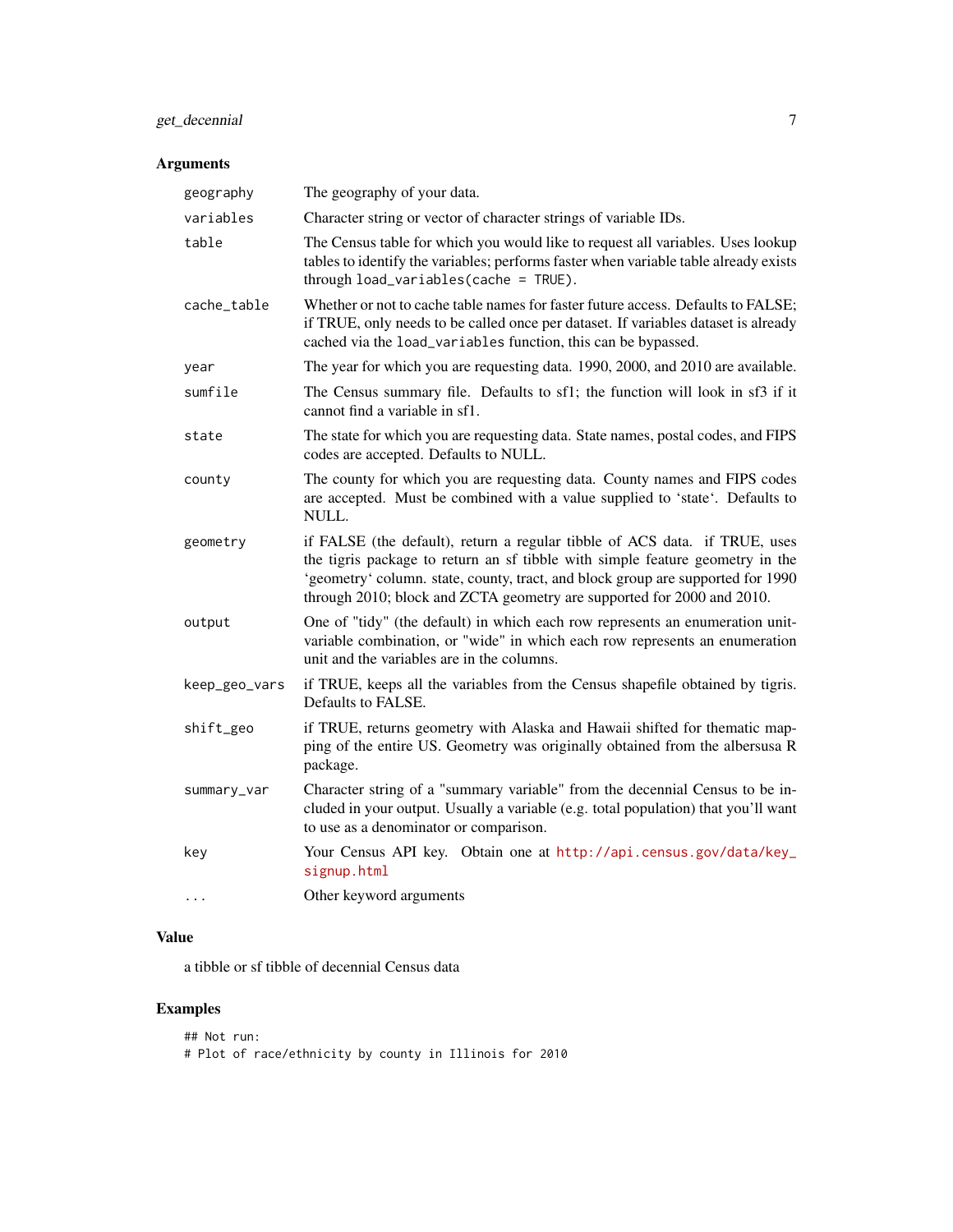```
library(tidycensus)
library(tidyverse)
library(viridis)
census_api_key("YOUR KEY GOES HERE")
vars10 <- c("P005003", "P005004", "P005006", "P004003")
il <- get_decennial(geography = "county", variables = vars10, year = 2010,
                    summary_var = "P001001", state = "IL", geometry = TRUE) %>%
  mutate(pct = 100 * (value / summary_value))
ggplot(i1, aes(fill = pct, color = pct)) +
  geom_sf() +
  facet_wrap(~variable)
## End(Not run)
```
get\_estimates *Get data from the US Census Bureau Population Estimates APIs*

#### Description

Get data from the US Census Bureau Population Estimates APIs

#### Usage

```
get_estimates(geography, product = NULL, variables = NULL,
 breakdown = NULL, breakdown_labels = FALSE, year = 2017,
 state = NULL, county = NULL, time_series = FALSE,
 output = "tidy", geometry = FALSE, keep_geo_vars = FALSE,
  shift\_geo = FALSE, key = NULL, ...)
```
# Arguments

| geography        | The geography of your data.                                                                                                                                                                                                                                                                                 |  |
|------------------|-------------------------------------------------------------------------------------------------------------------------------------------------------------------------------------------------------------------------------------------------------------------------------------------------------------|--|
| product          | The data product (optional). "population", "components" "housing", and<br>"characteristics" are supported.                                                                                                                                                                                                  |  |
| variables        | A character string of requested variables to get specific variables from the pop-<br>ulation, components, and housing APIs.                                                                                                                                                                                 |  |
| breakdown        | The population breakdown used when product = "characteristics". Ac-<br>ceptable values are "AGEGROUP", "RACE", "SEX", and "HISP", for Hispanic/Not<br>Hispanic. These values can be combined in a vector, returning population esti-<br>mates in the value column for all combinations of these breakdowns. |  |
| breakdown labels |                                                                                                                                                                                                                                                                                                             |  |
|                  | Whether or not to label breakdown elements returned when product = "characteristics".<br>Defaults to FALSE.                                                                                                                                                                                                 |  |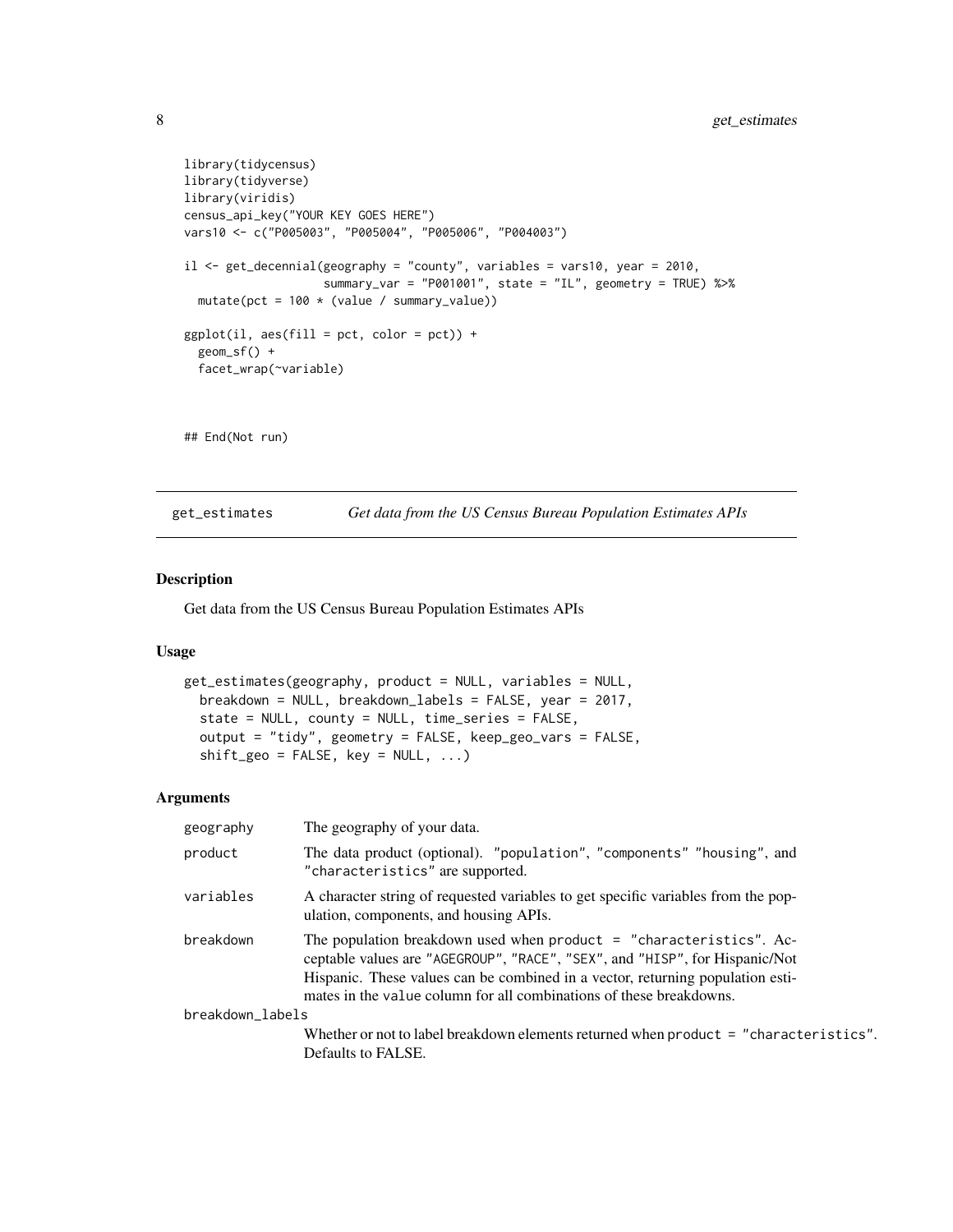<span id="page-8-0"></span>

| year          | The data year (defaults to 2017)                                                                                                                                                                                                                                                                                                                                                                                                                                                       |
|---------------|----------------------------------------------------------------------------------------------------------------------------------------------------------------------------------------------------------------------------------------------------------------------------------------------------------------------------------------------------------------------------------------------------------------------------------------------------------------------------------------|
| state         | The state for which you are requesting data. State names, postal codes, and FIPS<br>codes are accepted. Defaults to NULL.                                                                                                                                                                                                                                                                                                                                                              |
| county        | The county for which you are requesting data. County names and FIPS codes<br>are accepted. Must be combined with a value supplied to 'state'. Defaults to<br>NULL.                                                                                                                                                                                                                                                                                                                     |
| time_series   | If TRUE, the function will return a time series of observations back to the de-<br>cennial Census of 2010. The returned column is either "DATE", representing a<br>particular estimate date, or "PERIOD", representing a time period (e.g. births<br>between 2016 and 2017), and contains integers representing those values. Inte-<br>ger to date or period mapping is available at https://www.census.gov/data/<br>developers/data-sets/popest-popproj/popest/popest-vars/2017.html. |
| output        | One of "tidy" (the default) in which each row represents an enumeration unit-<br>variable combination, or "wide" in which each row represents an enumeration<br>unit and the variables are in the columns.                                                                                                                                                                                                                                                                             |
| geometry      | if FALSE (the default), return a regular tibble of ACS data. if TRUE, uses<br>the tigris package to return an sf tibble with simple feature geometry in the<br>'geometry' column.                                                                                                                                                                                                                                                                                                      |
| keep_geo_vars | if TRUE, keeps all the variables from the Census shapefile obtained by tigris.<br>Defaults to FALSE.                                                                                                                                                                                                                                                                                                                                                                                   |
| shift_geo     | if TRUE, returns geometry with Alaska and Hawaii shifted for thematic mapping<br>of the entire US.                                                                                                                                                                                                                                                                                                                                                                                     |
| key           | Your Census API key. Obtain one at http://api.census.gov/data/key_<br>signup.html. Can be stored in your .Renviron with census_api_key("YOUR KEY", install = TRUE)                                                                                                                                                                                                                                                                                                                     |
| $\cdots$      | other keyword arguments                                                                                                                                                                                                                                                                                                                                                                                                                                                                |

# Value

A tibble, or sf tibble, of population estimates data

| load_variables | Load variables from a decennial Census or American Community Sur- |
|----------------|-------------------------------------------------------------------|
|                | vey dataset to search in R                                        |

# Description

Load variables from a decennial Census or American Community Survey dataset to search in R

# Usage

```
load_variables(year, dataset, cache = FALSE)
```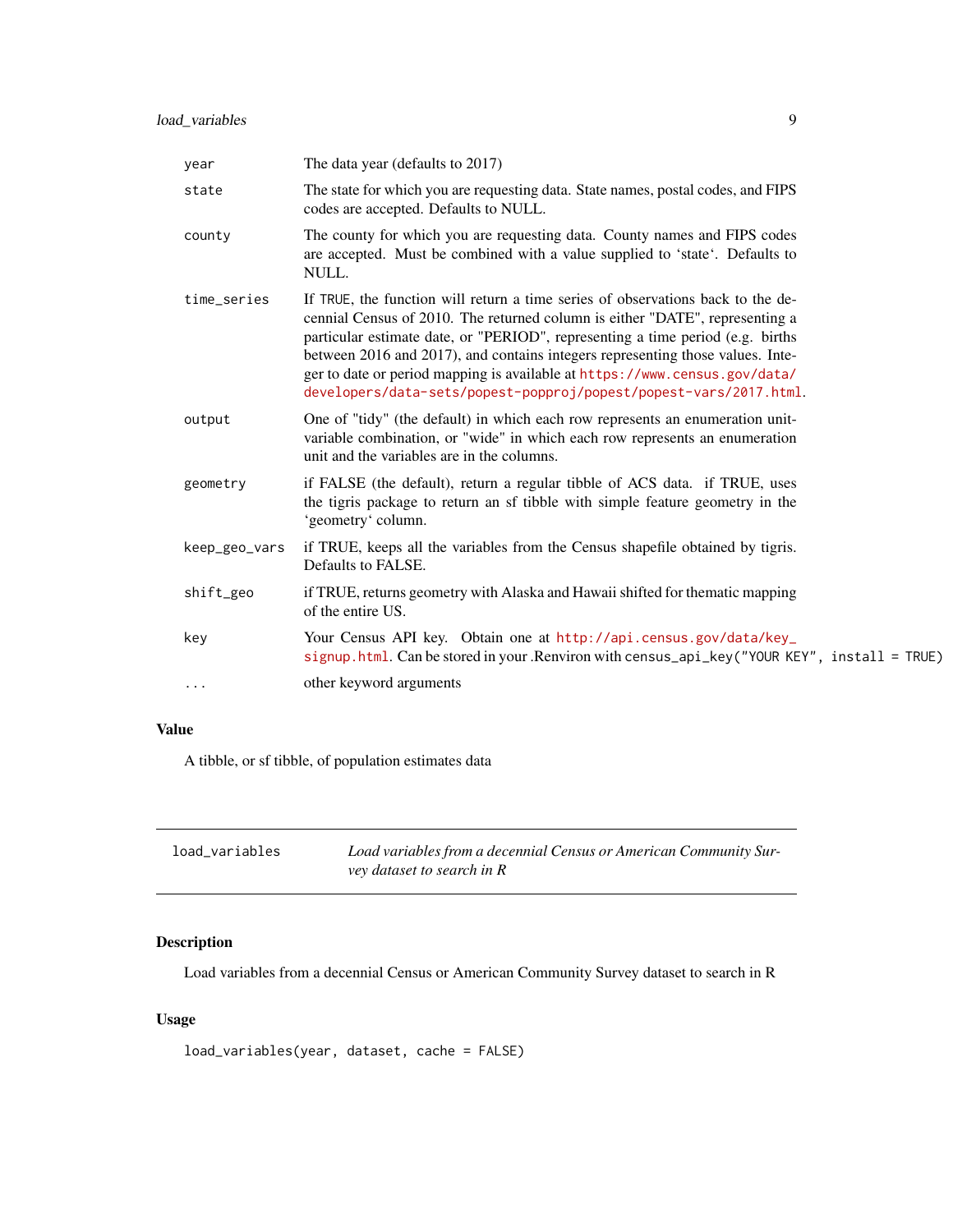# <span id="page-9-0"></span>Arguments

| vear    | The year for which you are requesting variables. Either the year of the decennial<br>Census, or the endyear for a 5-year ACS sample.              |
|---------|---------------------------------------------------------------------------------------------------------------------------------------------------|
| dataset | One of "sf1", "sf3", "acs1", "acs3", "acs5", "acs1/profile", "acs3/profile, "acs5/profile",<br>"acs1/subject", "acs3/subject", or "acs5/subject". |
| cache   | Whether you would like to cache the dataset for future access, or load the dataset<br>from an existing cache. Defaults to FALSE.                  |

# Value

A tibble of variables from the requested dataset.

# Examples

```
## Not run:
v15 <- load_variables(2015, "acs5", cache = TRUE)
View(v15)
```
## End(Not run)

moe\_product *Calculate the margin of error for a derived product*

# Description

Calculate the margin of error for a derived product

# Usage

```
moe_product(est1, est2, moe1, moe2)
```
# Arguments

| est1             | The first factor in the multiplication equation (an estimate)  |
|------------------|----------------------------------------------------------------|
| est2             | The second factor in the multiplication equation (an estimate) |
| moe <sub>1</sub> | The margin of error of the first factor                        |
| moe2             | The margin of error of the second factor                       |

# Value

A margin of error for a derived product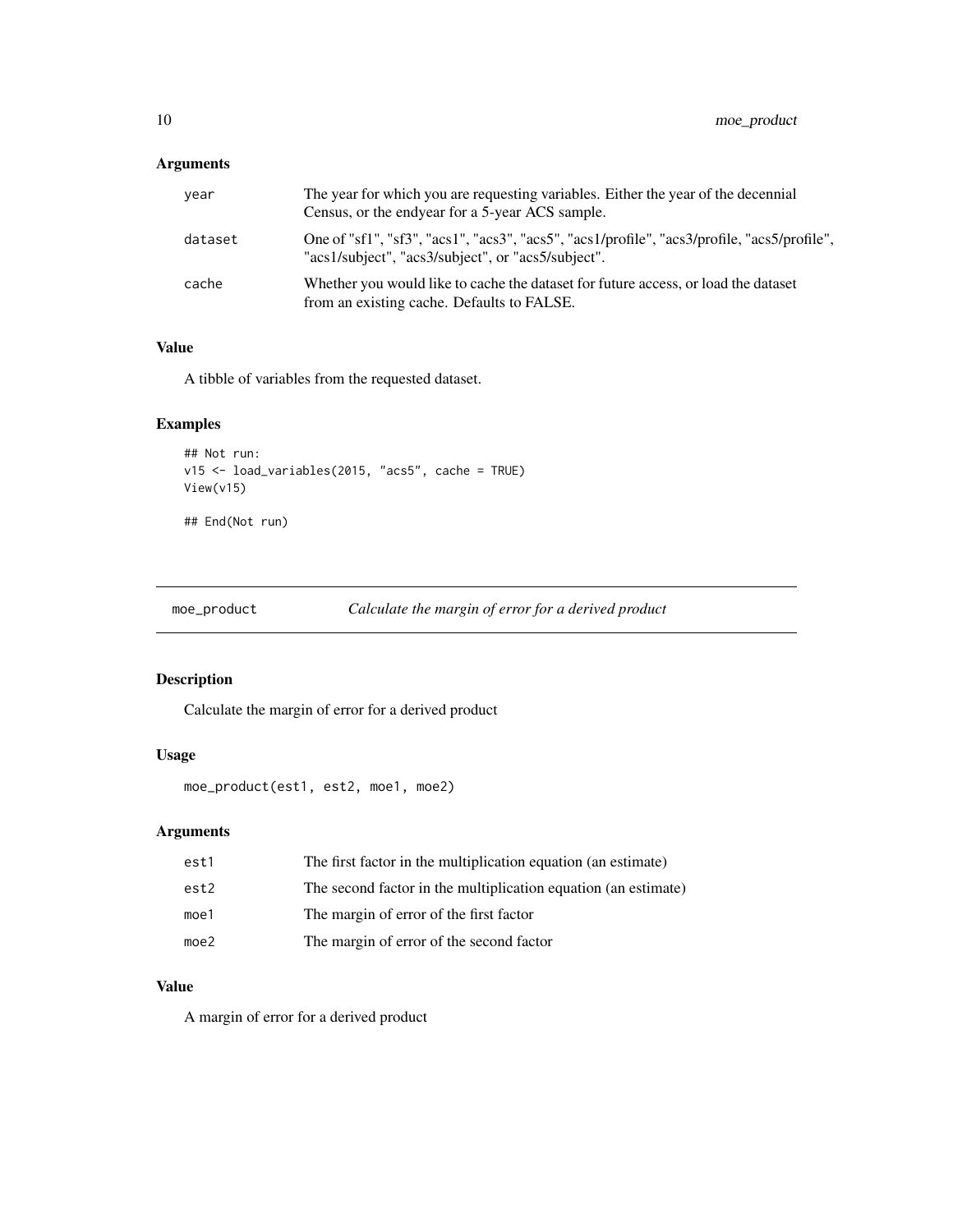<span id="page-10-0"></span>

# Description

Calculate the margin of error for a derived proportion

# Usage

moe\_prop(num, denom, moe\_num, moe\_denom)

# Arguments

| num       | The numerator involved in the proportion calculation (an estimate)   |
|-----------|----------------------------------------------------------------------|
| denom     | The denominator involved in the proportion calculation (an estimate) |
| moe_num   | The margin of error of the numerator                                 |
| moe_denom | The margin of error of the denominator                               |

# Value

A margin of error for a derived proportion

| moe ratio | Calculate the margin of error for a derived ratio |
|-----------|---------------------------------------------------|
|           |                                                   |

# Description

Calculate the margin of error for a derived ratio

# Usage

moe\_ratio(num, denom, moe\_num, moe\_denom)

# Arguments

| num       | The numerator involved in the ratio calculation (an estimate)   |
|-----------|-----------------------------------------------------------------|
| denom     | The denominator involved in the ratio calculation (an estimate) |
| moe num   | The margin of error of the numerator                            |
| moe_denom | The margin of error of the denominator                          |

# Value

A margin of error for a derived ratio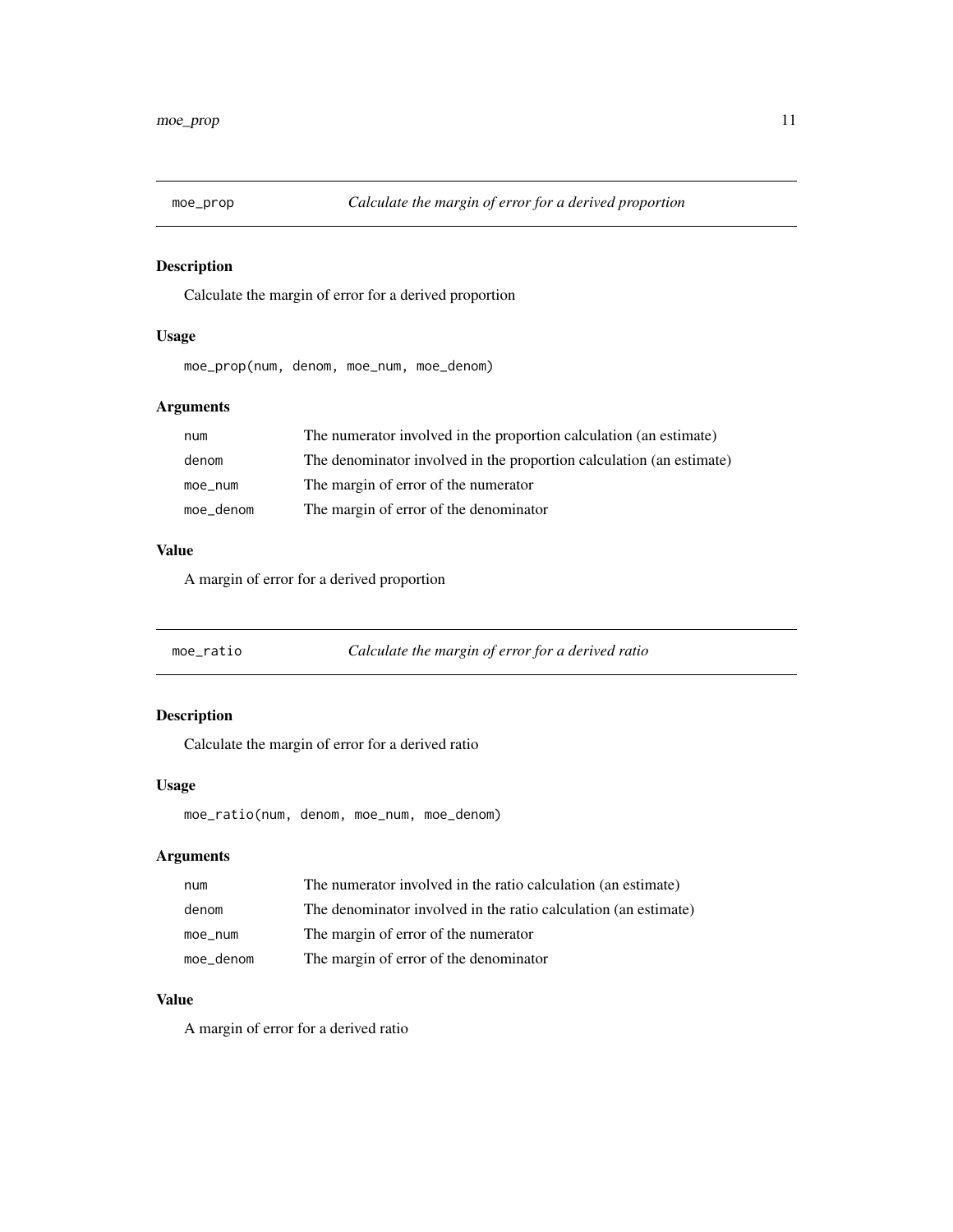<span id="page-11-0"></span>

### Description

Generates a margin of error for a derived sum. The function requires a vector of margins of error involved in a sum calculation, and optionally a vector of estimates associated with the margins of error. If the associated estimates are not specified, the user risks inflating the derived margin of error in the event of multiple zero estimates. It is recommended to inspect your data for multiple zero estimates before using this function and setting the inputs accordingly.

# Usage

```
moe_sum(moe, estimate = NULL, na.rm = FALSE)
```
#### Arguments

| moe      | A vector of margins of error involved in the sum calculation                           |
|----------|----------------------------------------------------------------------------------------|
| estimate | A vector of estimates, the same length as moe, associated with the margins of<br>error |
| na.rm    | A logical value indicating whether missing values (including NaN) should be<br>removed |

#### Value

A margin of error for a derived sum

#### See Also

[https://www2.census.gov/programs-surveys/acs/tech\\_docs/accuracy/MultiyearACSAccu](https://www2.census.gov/programs-surveys/acs/tech_docs/accuracy/MultiyearACSAccuracyofData2015.pdf)racyofData2015. [pdf](https://www2.census.gov/programs-surveys/acs/tech_docs/accuracy/MultiyearACSAccuracyofData2015.pdf)

state\_laea *State geometry with Alaska and Hawaii shifted and re-scaled*

# Description

Built-in dataset for use with shift\_geo = TRUE Dataset of US states with Alaska and Hawaii shifted and re-scaled

#### Usage

data(state\_laea)

data(state\_laea)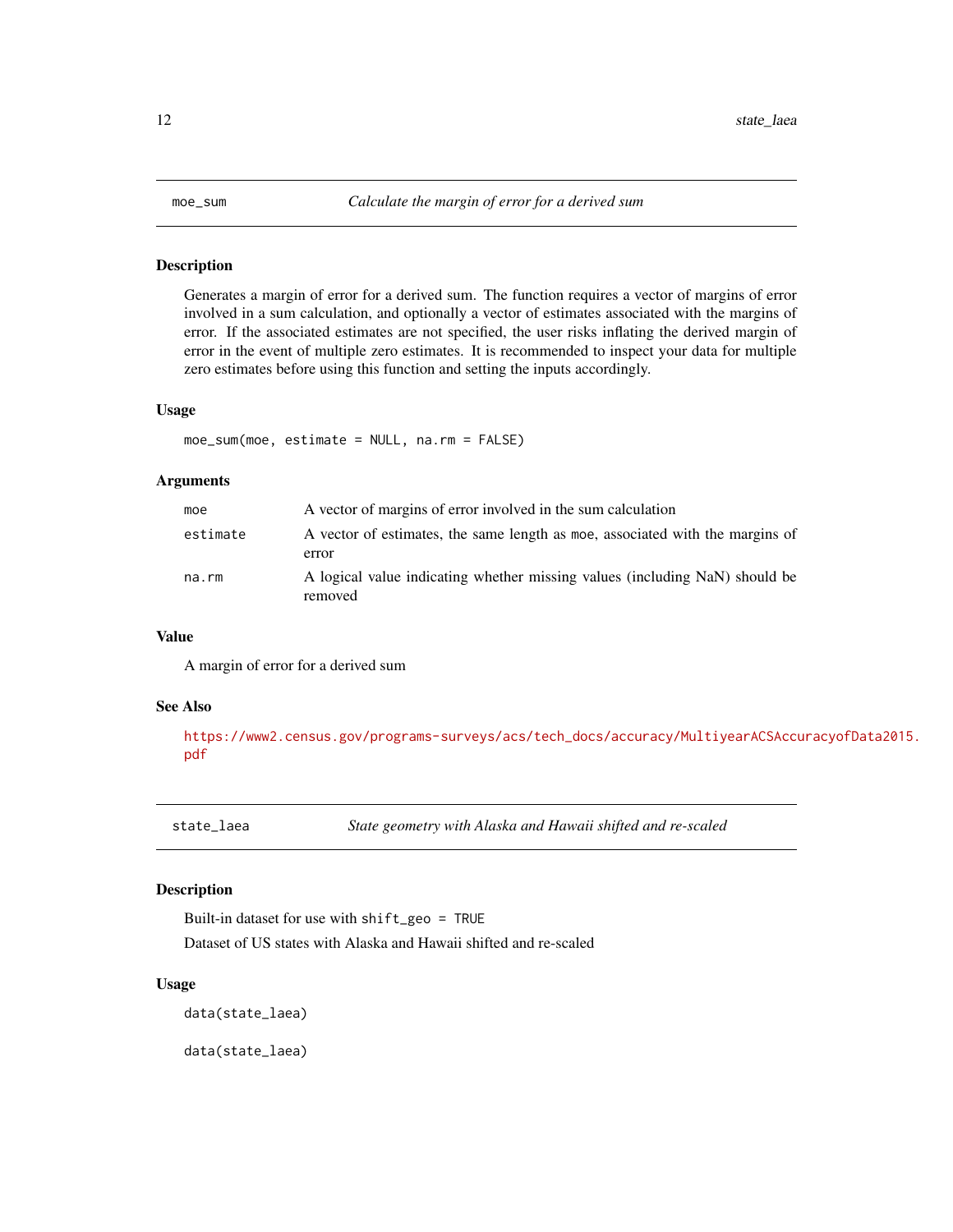# <span id="page-12-0"></span>tidycensus 13

# Format

An object of class sf (inherits from data.frame) with 51 rows and 2 columns.

# Details

Dataset with state geometry for use when shifting Alaska and Hawaii

Built-in dataset for use with the shift\_geo parameter, with the continental United States in a Lambert azimuthal equal area projection and Alaska and Hawaii shifted and re-scaled. The data were originally obtained from the albersusa R package (<https://github.com/hrbrmstr/albersusa>).

tidycensus *Return tidy data frames from the US Census Bureau API*

# Description

This packages uses US Census Bureau data but is neither endorsed nor supported by the US Census Bureau.

# Author(s)

Kyle Walker